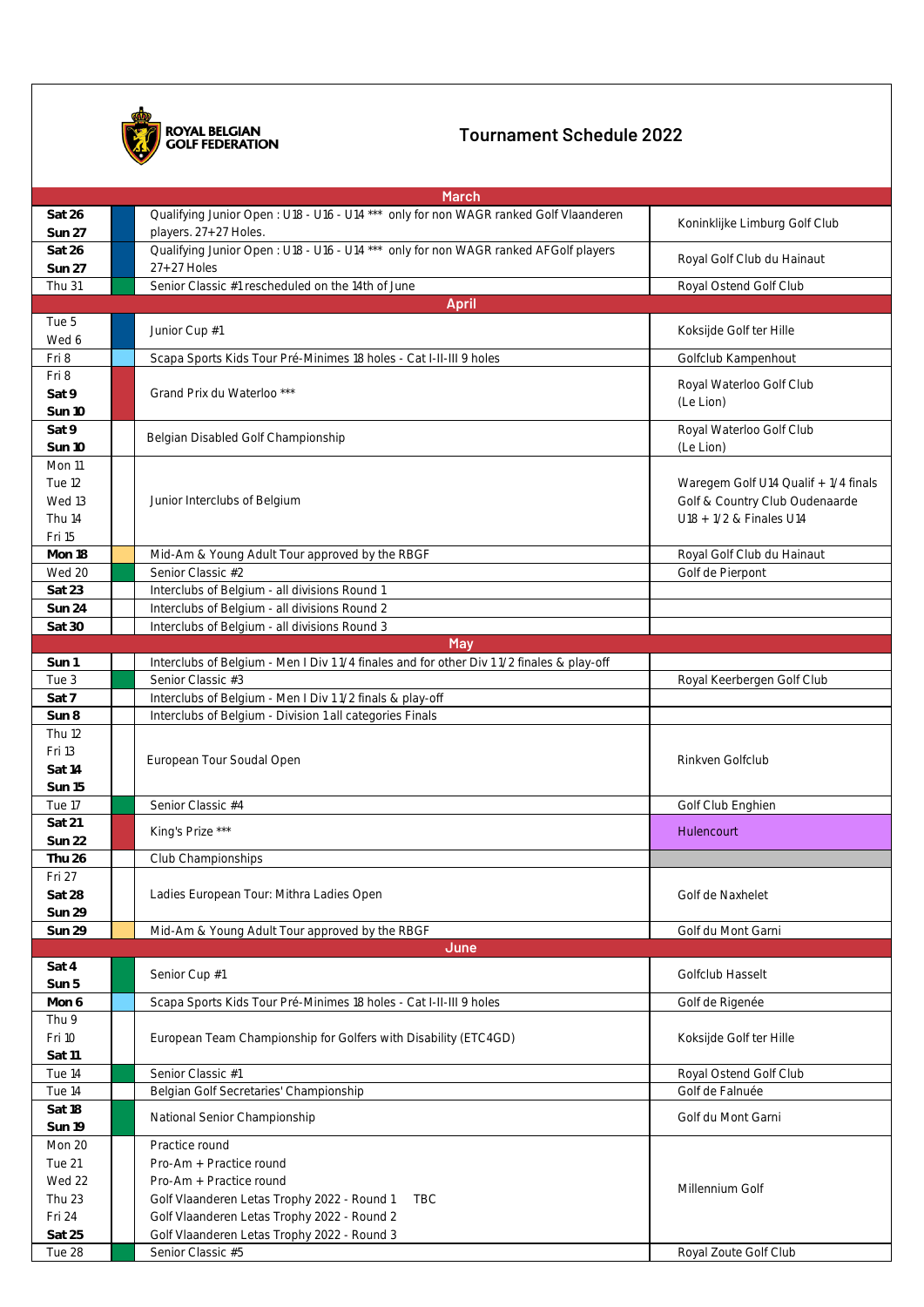| July                                        |                                                                                                                          |                                          |  |
|---------------------------------------------|--------------------------------------------------------------------------------------------------------------------------|------------------------------------------|--|
| Fri 1<br>Sat 2<br>Sun 3                     | Junior Open - 54 holes ***                                                                                               | Royal Keerbergen Golf Club               |  |
| Thu 7<br>Fri 8<br>Sat 9                     | Belgian International Golf Championship for Boys & Girls U14 + nations cup<br>Albert Vermeiren Trophy                    | Royal Waterloo Golf Club<br>(La Marache) |  |
| Mon 11<br>Tue 12<br>Wed 13                  | Rigenée Junior Open ***                                                                                                  | Golf de Rigenée                          |  |
| Mon 11                                      | Qualifying Round BIAC - National Stroke Play                                                                             |                                          |  |
| Wed 13<br>Thu 14<br>Fri 15<br>Sat 16        | Belgian International Amateur Championship - 72 holes *** - Men & Ladies<br>National Stroke Play Championship - 72 holes | Golf Club de Sept Fontaines              |  |
| Tue 19<br>Wed 20                            | Junior Cup #2                                                                                                            | Royal Golf Club du Hainaut               |  |
| Fri 22<br>Sat 23<br>Sun 24                  | Grand Prix de la Bruyère ***                                                                                             | Golf de la Bruyère                       |  |
| Tue 26<br>Wed 27                            | Junior Cup #3                                                                                                            | Golfclub Kampenhout                      |  |
| Fri 29                                      | Scapa Sports Kids Tour Pré-Minimes 18 holes - Cat I-II-III 9 holes                                                       | Royal Golf Club Sart-Tilman              |  |
| Sat 30<br><b>Sun 31</b>                     | National Mid-Am & Young Adults 36 holes                                                                                  | Royal Golf Club Sart-Tilman              |  |
|                                             | <b>August</b>                                                                                                            |                                          |  |
| Tue 2<br>Wed 3<br>Thu 4<br>Fri 5            | National Juniors Championship ***                                                                                        | Golf de L'Empereur                       |  |
| Fri 5<br>Sat 6<br>Sun 7                     | Belgian International Senior Championship ***                                                                            | Royal Waterloo Golf Club<br>La Marache   |  |
| Mon 8                                       | Qualifying Round Omnium                                                                                                  |                                          |  |
| Tue 9<br>Wed 10                             | Pro-Am                                                                                                                   |                                          |  |
| <b>Thu 11</b><br>Fri 12<br>Sat 13<br>Sun 14 | Omnium Classic of Belgium ***                                                                                            | Cleydael Open Golf Club                  |  |
| Tue 9                                       | Scapa Sports Kids Tour Pré-Minimes 18 holes - Cat I-II-III 9 holes                                                       | Royal Ostend Golf Club                   |  |
| Wed 17<br>Thu 18                            | Junior Cup #4                                                                                                            | Golf Château de la Tournette (Anglais)   |  |
| Sun 21                                      | Mid-Am & Young Adult Tour approved by the RBGF                                                                           | Five Nations Méan Golf Club              |  |
| Wed 24                                      | Scapa Sports Kids Tour Pré-Minimes 18 holes - Cat I-II-III 9 holes                                                       | Five Nations Durbuy Golf Club            |  |
| Sat 27<br>Sun 28                            | Belgian Masters                                                                                                          | Golf de Falnuée                          |  |
| Mon 29                                      | Mid-Am & Young Adult Tour approved by the RBGF                                                                           | Royal Waterloo Golf Club                 |  |
| Tue 30                                      | Scapa Sports Kids Tour Pré-Minimes 18 holes - Cat I-II-III 9 holes<br><b>September</b>                                   | Royal Golf Club of Belgium               |  |
| Thu 1                                       |                                                                                                                          |                                          |  |
| Fri 2<br>Sat 3<br>Sun 4                     | <b>B-NL Challenge Tour</b>                                                                                               | Hulencourt                               |  |
| Thu 8                                       | Senior Interclubs of Belgium - Day 1                                                                                     |                                          |  |
| Wed 14                                      | Senior Interclubs of Belgium - Day 2                                                                                     |                                          |  |
| Sat 17<br>Sun 18                            | Federal Tour Summer Prize ***                                                                                            | Golf de Mergelhof                        |  |
| Tue 20                                      | Senior Interclubs of Belgium - Day 3                                                                                     |                                          |  |
| Sat 24                                      | Grand Final Scapa Kids Tour                                                                                              | Royal Antwerp Golf Club                  |  |
| Sat 24                                      | Junior Masters                                                                                                           | Rinkven Golfclub                         |  |
| Sat 24<br>Wed 28                            | Senior Masters<br>Senior Interclubs of Belgium - Play off & Semi-Finals Div 1 - Finals all other divisions               | Golf de Falnuée                          |  |
|                                             |                                                                                                                          |                                          |  |